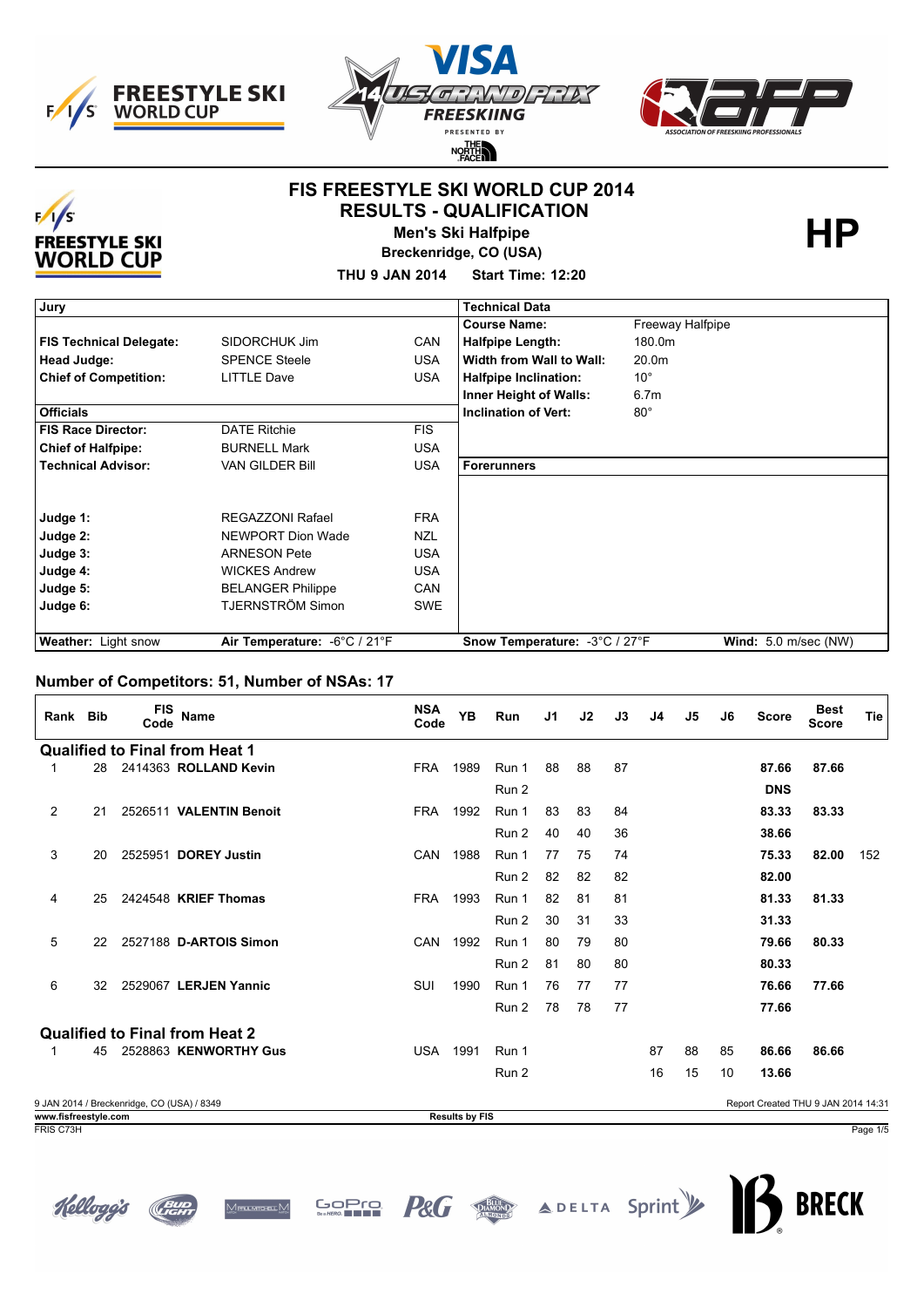





## **FIS FREESTYLE SKI WORLD CUP 2014 RESULTS - QUALIFICATION**



**Men's Ski Halfpipe** 

**Breckenridge, CO (USA)**

**THU 9 JAN 2014 Start Time: 12:20**

**Number of Competitors: 51, Number of NSAs: 17**

| Rank                 | <b>Bib</b> | FIS<br>Code | Name                                           | <b>NSA</b><br>Code | <b>YB</b> | Run   | J1 | J2 | J3 | J4 | J5              | J6 | <b>Score</b> | <b>Best</b><br><b>Score</b> | Tie |
|----------------------|------------|-------------|------------------------------------------------|--------------------|-----------|-------|----|----|----|----|-----------------|----|--------------|-----------------------------|-----|
| $\overline{2}$       | 49         |             | 2484582 WISE David                             | <b>USA</b>         | 1990      | Run 1 |    |    |    | 82 | $\overline{79}$ | 83 | 81.33        | 86.00                       |     |
|                      |            |             |                                                |                    |           | Run 2 |    |    |    | 85 | 86              | 87 | 86.00        |                             |     |
| 3                    | 52         |             | 2484571 DUMONT Simon                           | <b>USA</b>         | 1986      | Run 1 |    |    |    | 86 | 87              | 84 | 85.66        | 85.66                       |     |
|                      |            |             |                                                |                    |           | Run 2 |    |    |    | 75 | 73              | 76 | 74.66        |                             |     |
| 4                    | 53         |             | 2526779 BOWMAN Noah                            | <b>CAN</b>         | 1992      | Run 1 |    |    |    | 84 | 84              | 79 | 82.33        | 85.00                       |     |
|                      |            |             |                                                |                    |           | Run 2 |    |    |    | 85 | 85              | 85 | 85.00        |                             |     |
| 5                    | 46         |             | 2529039 CURRIER Lyman                          | USA                | 1994      | Run 1 |    |    |    | 85 | 86              | 81 | 84.00        | 84.00                       |     |
|                      |            |             |                                                |                    |           | Run 2 |    |    |    | 73 | 74              | 68 | 71.66        |                             |     |
| 6                    | 57         |             | 2528504 FERREIRA Alex                          | <b>USA</b>         | 1994      | Run 1 |    |    |    | 82 | 82              | 82 | 82.00        | 82.00                       | 61  |
|                      |            |             |                                                |                    |           | Run 2 |    |    |    | 25 | 31              | 30 | 28.66        |                             |     |
|                      |            |             | <b>Qualified to Final from Overall Ranking</b> |                    |           |       |    |    |    |    |                 |    |              |                             |     |
| 13                   |            |             | 72 2530893 SHEEHAN Lyndon                      | <b>NZL</b>         | 1988      | Run 1 |    |    |    | 79 | 75              | 78 | 77.33        | 77.33                       |     |
|                      |            |             |                                                |                    |           | Run 2 |    |    |    | 30 | 27              | 26 | 27.66        |                             |     |
| 14                   | 34         |             | 2528930 LEEDS Broby                            | <b>USA</b>         | 1994      | Run 1 | 74 | 74 | 72 |    |                 |    | 73.33        | 75.66                       |     |
|                      |            |             |                                                |                    |           | Run 2 | 75 | 76 | 76 |    |                 |    | 75.66        |                             |     |
| 15                   | 26         |             | 2485218 TSUDA Kentaro                          | <b>JPN</b>         | 1983      | Run 1 | 73 | 73 | 71 |    |                 |    | 72.33        | 73.00                       |     |
|                      |            |             |                                                |                    |           | Run 2 | 73 | 73 | 73 |    |                 |    | 73.00        |                             |     |
| 16                   | 48         |             | 2484398 RIDDLE Mike                            | <b>CAN</b>         | 1986      | Run 1 |    |    |    | 45 | 27              | 30 | 34.00        | 71.00                       |     |
|                      |            |             |                                                |                    |           | Run 2 |    |    |    | 71 | 72              | 70 | 71.00        |                             |     |
| <b>Not Qualified</b> |            |             |                                                |                    |           |       |    |    |    |    |                 |    |              |                             |     |
| 17                   | 30         |             | 2529122 LINDSTAD Jon Anders                    | NOR 1994           |           | Run 1 | 71 | 72 | 69 |    |                 |    | 70.66        | 70.66                       |     |
|                      |            |             |                                                |                    |           | Run 2 | 68 | 71 | 68 |    |                 |    | 69.00        |                             |     |
| 18                   | 19         |             | 2526841 WELLS Byron                            | <b>NZL</b>         | 1992      | Run 1 | 70 | 70 | 67 |    |                 |    | 69.00        | 69.00                       | 140 |
|                      |            |             |                                                |                    |           | Run 2 | 10 | 10 | 13 |    |                 |    | 11.00        |                             |     |
| 19                   | 56         |             | 2526889 SEATON Taylor                          | <b>USA</b>         | 1990      | Run 1 |    |    |    | 66 | 66              | 68 | 66.66        | 69.00                       | 139 |
|                      |            |             |                                                |                    |           | Run 2 |    |    |    | 70 | 68              | 69 | 69.00        |                             |     |
| 20                   | 24         |             | 2525958 MARGETTS Matt                          | <b>CAN</b>         | 1988      | Run 1 | 20 | 15 | 23 |    |                 |    | 19.33        | 67.66                       |     |
|                      |            |             |                                                |                    |           | Run 2 | 68 | 68 | 67 |    |                 |    | 67.66        |                             |     |
| 21                   | 36         |             | 2526214 MACHON James                           | GBR 1990           |           | Run 1 | 63 | 65 | 62 |    |                 |    | 63.33        | 63.33                       |     |
|                      |            |             |                                                |                    |           | Run 2 | 29 | 28 | 30 |    |                 |    | 29.00        |                             |     |
| 22                   | 40         |             | 2527827 BARRYMORE Wing Tai                     | <b>USA</b>         | 1992      | Run 1 | 64 | 63 | 60 |    |                 |    | 62.33        | 62.33                       |     |
|                      |            |             |                                                |                    |           | Run 2 | 42 | 35 | 40 |    |                 |    | 39.00        |                             |     |

| 9 JAN 2014 / Breckenridge, CO (USA) / 8349 |                       | Report Created THU 9 JAN 2014 14:31 |
|--------------------------------------------|-----------------------|-------------------------------------|
| www.fisfreestvle.com                       | <b>Results by FIS</b> |                                     |
| FRIS C73H                                  |                       | Page 2/5                            |







**GOPTO** 

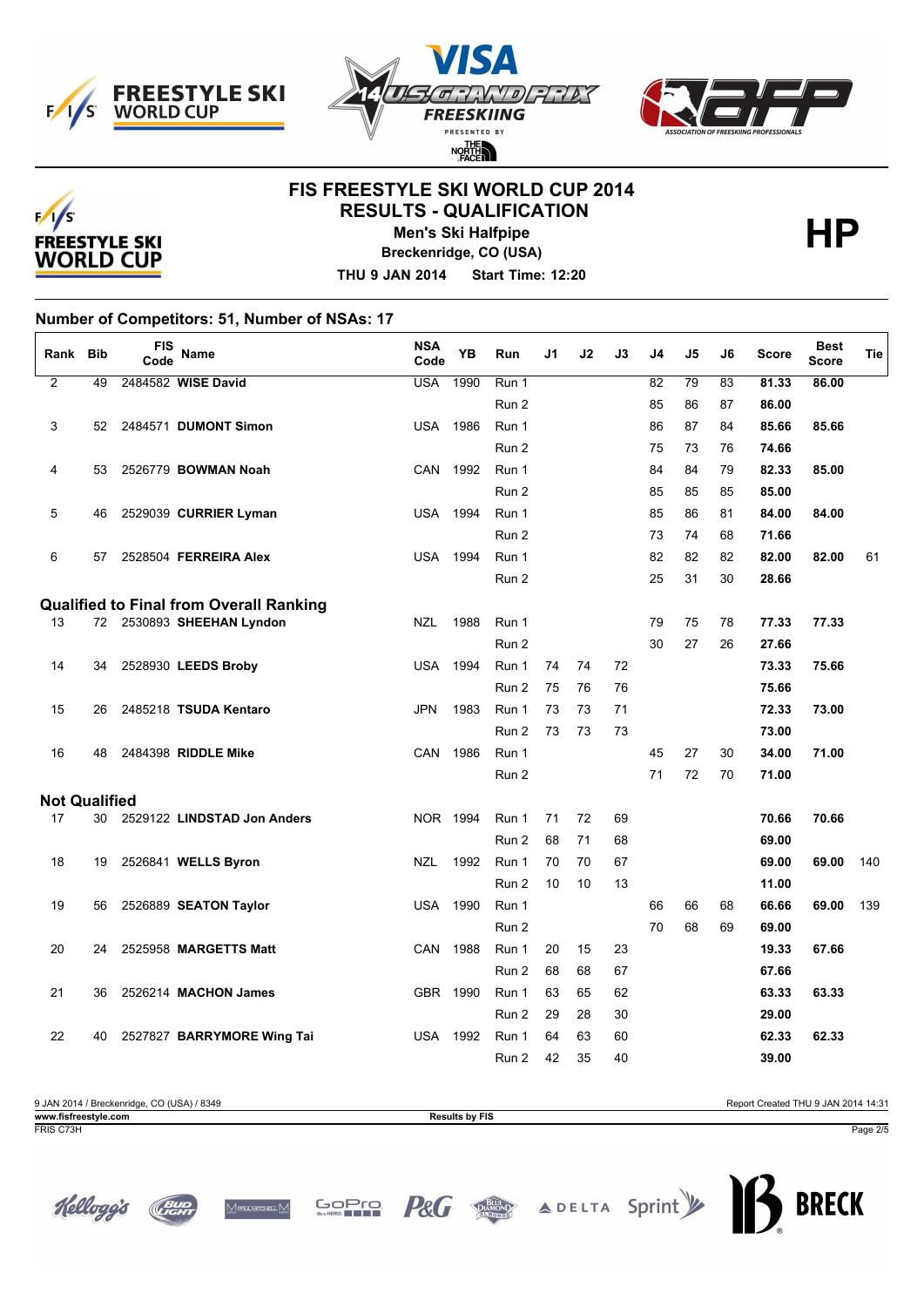





## **FIS FREESTYLE SKI WORLD CUP 2014 RESULTS - QUALIFICATION**



Kelloggs

**Men's Ski Halfpipe** 

**Breckenridge, CO (USA)**

**THU 9 JAN 2014 Start Time: 12:20**

**Number of Competitors: 51, Number of NSAs: 17**

| Rank            | <b>Bib</b> | <b>FIS</b><br>Code | Name                               | <b>NSA</b><br>Code | YB   | Run   | J1           | J2 | J3 | J4 | J5 | J6 | <b>Score</b> | <b>Best</b><br><b>Score</b> | Tie |
|-----------------|------------|--------------------|------------------------------------|--------------------|------|-------|--------------|----|----|----|----|----|--------------|-----------------------------|-----|
| $\overline{23}$ | 51         |                    | 2530775 NARITA Gurimu              | <b>JPN</b>         | 1994 | Run 1 |              |    |    | 63 | 62 | 60 | 61.66        | 61.66                       |     |
|                 |            |                    |                                    |                    |      | Run 2 |              |    |    | 29 | 17 | 18 | 21.33        |                             |     |
| 24              | 64         |                    | 2526837 WOOD Walter                | <b>USA</b>         | 1992 | Run 1 |              |    |    | 58 | 63 | 63 | 61.33        | 61.33                       |     |
|                 |            |                    |                                    |                    |      | Run 2 |              |    |    | 62 | 55 | 55 | 57.33        |                             |     |
| 25              | 43         |                    | 2526782 ATKINSON Kristopher        | CAN                | 1991 | Run 1 | 22           | 24 | 26 |    |    |    | 24.00        | 61.00                       |     |
|                 |            |                    |                                    |                    |      | Run 2 | 61           | 62 | 60 |    |    |    | 61.00        |                             |     |
| 26              | 29         |                    | 2529866 LADNER Marco               | <b>AUT</b>         | 1998 | Run 1 | 55           | 58 | 56 |    |    |    | 56.33        | 60.00                       |     |
|                 |            |                    |                                    |                    |      | Run 2 | 60           | 60 | 60 |    |    |    | 60.00        |                             |     |
| 27              | 65         |                    | 2531010 NAJDENOV Nikolaj           | <b>BUL</b>         | 1984 | Run 1 |              |    |    | 53 | 56 | 55 | 54.66        | 59.33                       |     |
|                 |            |                    |                                    |                    |      | Run 2 |              |    |    | 60 | 60 | 58 | 59.33        |                             |     |
| 28              | 31         |                    | 2529865 GOHL Andreas               | <b>AUT</b>         | 1994 | Run 1 | 58           | 61 | 58 |    |    |    | 59.00        | 59.00                       |     |
|                 |            |                    |                                    |                    |      | Run 2 | 28           | 25 | 25 |    |    |    | 26.00        |                             |     |
| 29              | 38         |                    | 2485250 SCHWARTZ Evan              | <b>USA</b>         | 1990 | Run 1 | 56           | 55 | 56 |    |    |    | 55.66        | 55.66                       |     |
|                 |            |                    |                                    |                    |      | Run 2 | 40           | 38 | 35 |    |    |    | 37.66        |                             |     |
| 30              | 71         |                    | 2531648 BILOUS Finn                | <b>NZL</b>         | 1999 | Run 1 | 53           | 52 | 53 |    |    |    | 52.66        | 52.66                       |     |
|                 |            |                    |                                    |                    |      | Run 2 | 12           | 11 | 13 |    |    |    | 12.00        |                             |     |
| 31              | 35         |                    | 2528635 KIM Kwang-Jin              | <b>KOR 1995</b>    |      | Run 1 | 49           | 50 | 52 |    |    |    | 50.33        | 50.33                       |     |
|                 |            |                    |                                    |                    |      | Run 2 | 45           | 49 | 50 |    |    |    | 48.00        |                             |     |
| 32              | 41         |                    | 2526722 CHRISTEN Marc              | LIE                | 1992 | Run 1 | 49           | 47 | 48 |    |    |    | 48.00        | 48.33                       |     |
|                 |            |                    |                                    |                    |      | Run 2 | 50           | 45 | 50 |    |    |    | 48.33        |                             |     |
| 33              | 54         |                    | 2528725 MEYER Fabian               | <b>SUI</b>         | 1993 | Run 1 |              |    |    | 48 | 41 | 40 | 43.00        | 44.66                       |     |
|                 |            |                    |                                    |                    |      | Run 2 |              |    |    | 47 | 42 | 45 | 44.66        |                             |     |
| 34              | 42         |                    | 2526196 LYKETSOS Konstantinos      | GRE 1982           |      | Run 1 | $\mathbf{1}$ | 2  | 3  |    |    |    | 2.00         | 43.33                       |     |
|                 |            |                    |                                    |                    |      | Run 2 | 45           | 42 | 43 |    |    |    | 43.33        |                             |     |
| 35              |            |                    | 62 2526924 TERADA Kiyoshi          | <b>JPN</b>         | 1984 | Run 1 |              |    |    | 40 | 40 | 42 | 40.66        | 40.66                       |     |
|                 |            |                    |                                    |                    |      | Run 2 |              |    |    |    |    |    | <b>DNS</b>   |                             |     |
| 36              | 67         |                    | 2530140 GLAVATSKY-YEADON Alexander | <b>HKG</b>         | 1994 | Run 1 |              |    |    | 30 | 32 | 35 | 32.33        | 32.33                       |     |
|                 |            |                    |                                    |                    |      | Run 2 |              |    |    | 17 | 16 | 16 | 16.33        |                             |     |
| 37              |            |                    | 18 2527115 SMAINE Kyle             | <b>USA</b>         | 1991 | Run 1 | 30           | 30 | 33 |    |    |    | 31.00        | 31.00                       |     |
|                 |            |                    |                                    |                    |      | Run 2 |              |    |    |    |    |    | <b>DNS</b>   |                             |     |
| 38              | 55         |                    | 2528946 CROOK Peter                | <b>IVB</b>         | 1993 | Run 1 |              |    |    | 13 | 10 | 9  | 10.66        | 30.66                       |     |
|                 |            |                    |                                    |                    |      | Run 2 |              |    |    | 36 | 28 | 28 | 30.66        |                             |     |

**P&G** 

**GOPTO** 

<u>Mpalmorel</u> M

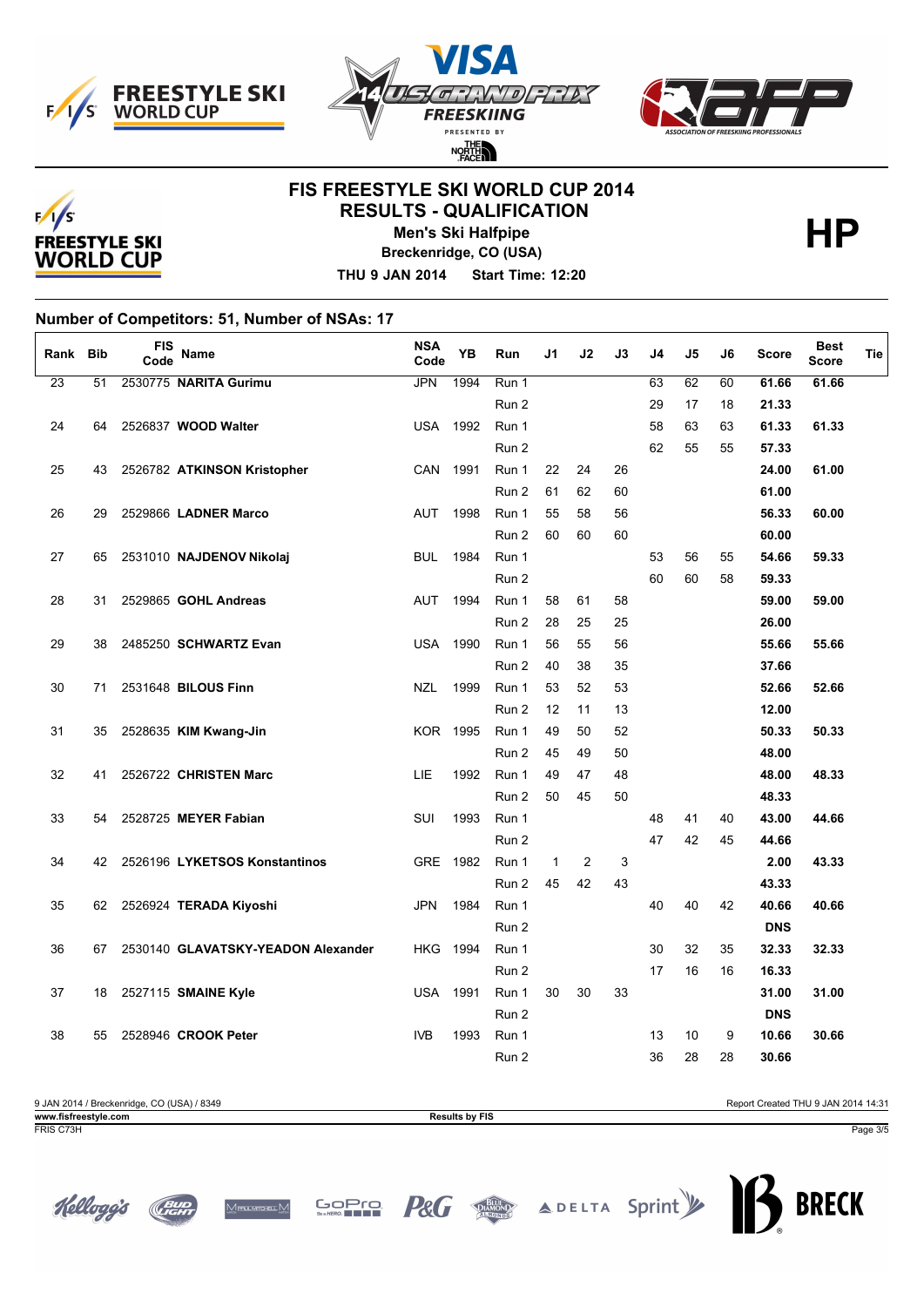





## **FIS FREESTYLE SKI WORLD CUP 2014 RESULTS - QUALIFICATION**



**Men's Ski Halfpipe** 

**Breckenridge, CO (USA)**

**THU 9 JAN 2014 Start Time: 12:20**

**Number of Competitors: 51, Number of NSAs: 17**

| Rank Bib |    | <b>FIS</b><br>Code | Name                        | <b>NSA</b><br>Code | YB   | Run   | J1 | J2 | J3              | J <sub>4</sub> | J5 | J6 | <b>Score</b> | <b>Best</b><br><b>Score</b> | Tie |
|----------|----|--------------------|-----------------------------|--------------------|------|-------|----|----|-----------------|----------------|----|----|--------------|-----------------------------|-----|
| 39       | 23 |                    | 2529721 MACKAY Brendan      | CAN                | 1997 | Run 1 | 32 | 33 | $\overline{25}$ |                |    |    | 30.00        | 30.00                       |     |
|          |    |                    |                             |                    |      | Run 2 |    |    |                 |                |    |    | <b>DNS</b>   |                             |     |
| 40       |    |                    | 44 2526227 BUCHAN Murray    | GBR 1991           |      | Run 1 |    |    |                 | 18             | 20 | 10 | 16.00        | 28.66                       |     |
|          |    |                    |                             |                    |      | Run 2 |    |    |                 | 25             | 29 | 32 | 28.66        |                             |     |
| 41       |    |                    | 63 2485008 NABOKIKH Pavel   | RUS 1989           |      | Run 1 |    |    |                 | 29             | 25 | 13 | 22.33        | 22.33                       |     |
|          |    |                    |                             |                    |      | Run 2 |    |    |                 | 19             | 17 | 15 | 17.00        |                             |     |
| 42       |    |                    | 68 2529805 GLEBOV Artem     | <b>RUS</b> 1987    |      | Run 1 |    |    |                 | 27             | 20 | 19 | 22.00        | 22.00                       |     |
|          |    |                    |                             |                    |      | Run 2 |    |    |                 | 28             | 18 | 20 | 22.00        |                             |     |
| 43       | 60 |                    | 2528210 <b>BOWMAN Lukas</b> | CAN 1994           |      | Run 1 |    |    |                 | 27             | 20 | 14 | 20.33        | 20.33                       |     |
|          |    |                    |                             |                    |      | Run 2 |    |    |                 | 11             | 11 | 9  | 10.33        |                             |     |
| 44       | 50 |                    | 2528612 WELLS Beau-James    | <b>NZL</b>         | 1995 | Run 1 |    |    |                 | 14             | 12 | 7  | 11.00        | 11.00                       |     |
|          |    |                    |                             |                    |      | Run 2 |    |    |                 | 13             | 11 | 8  | 10.66        |                             |     |
| 45       |    |                    | 66 2530944 MALONE Ryan      | CAN 1998           |      | Run 1 |    |    |                 | 12             | 8  | 6  | 8.66         | 8.66                        |     |
|          |    |                    |                             |                    |      | Run 2 |    |    |                 | 4              | 2  | 3  | 3.00         |                             |     |
| 46       |    |                    | 27 2529024 BLUNCK Aaron     | <b>USA 1996</b>    |      | Run 1 | 5  | 5  | 5               |                |    |    | 5.00         | 5.00                        |     |
|          |    |                    |                             |                    |      | Run 2 |    |    |                 |                |    |    | <b>DNS</b>   |                             |     |
|          | 33 |                    | 2526799 KISH Brian          | <b>USA 1991</b>    |      | Run 1 |    |    |                 |                |    |    | <b>DNS</b>   |                             |     |
|          |    |                    |                             |                    |      | Run 2 |    |    |                 |                |    |    | <b>DNS</b>   |                             |     |
|          | 39 |                    | 2525940 WELLS Josiah        | <b>NZL</b>         | 1990 | Run 1 |    |    |                 |                |    |    | <b>DNS</b>   |                             |     |
|          |    |                    |                             |                    |      | Run 2 |    |    |                 |                |    |    | <b>DNS</b>   |                             |     |
|          | 58 |                    | 2424257 BERTONI Xavier      | <b>FRA</b>         | 1988 | Run 1 |    |    |                 |                |    |    | <b>DNS</b>   |                             |     |
|          |    |                    |                             |                    |      | Run 2 |    |    |                 |                |    |    | <b>DNS</b>   |                             |     |
|          | 61 |                    | 2531604 BROWN John          | <b>IRE</b>         | 1994 | Run 1 |    |    |                 |                |    |    | <b>DNS</b>   |                             |     |
|          |    |                    |                             |                    |      | Run 2 |    |    |                 |                |    |    | <b>DNS</b>   |                             |     |
|          | 69 |                    | 2530867 CUMMINGS Jake       | <b>USA 1995</b>    |      | Run 1 |    |    |                 |                |    |    | <b>DNS</b>   |                             |     |
|          |    |                    |                             |                    |      | Run 2 |    |    |                 |                |    |    | <b>DNS</b>   |                             |     |

Head Judge **Chief of Scoring** 

<u>Mpalmorel</u> M

**GOPTO** 

SPENCE Steele (USA) SPENCE Steele (USA)

9 JAN 2014 / Breckenridge, CO (USA) / 8349 Report Created THU 9 JAN 2014 14:31 **www.fisfreestyle.com Results by FIS**

FRIS C73H Page 4/5